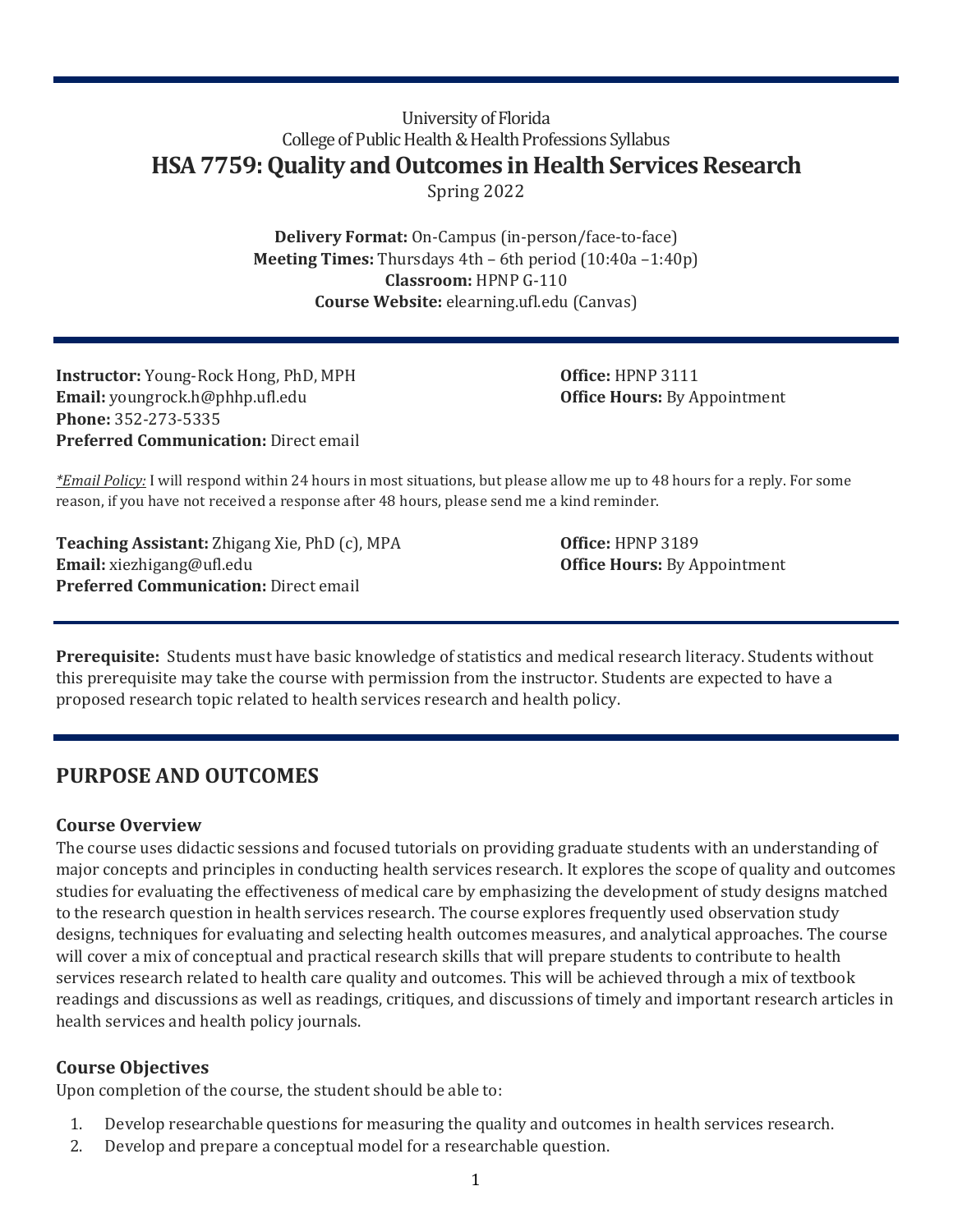- 3. Evaluate study designs for conducting health care quality and outcomes research.
- 4. Translate researchable questions and conceptual model into meaningful health outcomes measures and critical independent measures.
- 5. Design a health services research study that minimizes threats to validity.
- 6. Identify sources of data for a health outcomes research study that are feasible to collect and minimize error.
- 7. Review, critique, and identify the contributions of peer-reviewed research articles.
- 8. Compare and contrast approaches to analyzing health care quality and outcomes.
- 9. Discuss how the organizational structural and clinical process aspects of quality impact health systems and health outcomes.
- 10. Understand how to define, measure, and value health care quality and outcomes
- 11. Apply risk adjustment methodologies and concepts used in health services research.
- 12. Apply the concepts of economic evaluation and decision-analytic models in health services research.
- 13. Apply scientific principles to the visual presentation of health outcomes data.
- 14. Develop a research proposal related to health care quality and outcomes.
- 15. Communicate a research proposal, expected findings, and potential implications.

*\*Disclaimer:* This syllabus represents the instructor's current plans and objectives for the course. As we go through the semester, these plans may need to change to enhance the class learning opportunities. However, such changes are not usual and will be communicated beforehand.

#### **Instructional Methods**

- Research notes & Keyword search
- Assigned readings (textbook chapters and articles)
- Lectures
- Seminars / class discussions
- Presentations

The keyword research notes and textbook readings make up the core foundation of this course. Lectures and article readings are provided to supplement the course with extensions of textbook materials and applied examples.

#### *What is expected of you?*

You are expected to engage in the course throughout the semester actively. This includes:

- Complete all assignments or course-related work each week. You are expected to do preparatory work, including readings or watching videos prior to class meetings.
- Be attentive to lectures and seminars.
	- $\circ$  In seminars/class discussions, you will be asked to initiate the ideas, share relevant experiences, and reflect on classmate's comments constructively.
- Be respectful of others and their views.
	- $\circ$  Rich discussion is encouraged in this class, which usually entails disagreements about issues and basic values. This is a graduate-level course, and it is required to establish a degree of mutual respect, willingness to listen, and tolerance of opposing points of view. **RESPECT** for individual differences and alternative viewpoints will be maintained at all times in this class. Use of language should be temperate and within acceptable bounds of civility and decency.

*For technical support for the course Canvas site, activities, and assessments, please contact the UF Help Desk at :*

Email[: learning-support@ufl.edu](mailto:learning-support@ufl.edu) Phone: (352) 392-HELP – select option 2 Web[: https://lss.at.ufl.edu/help.shtml](https://lss.at.ufl.edu/help.shtml)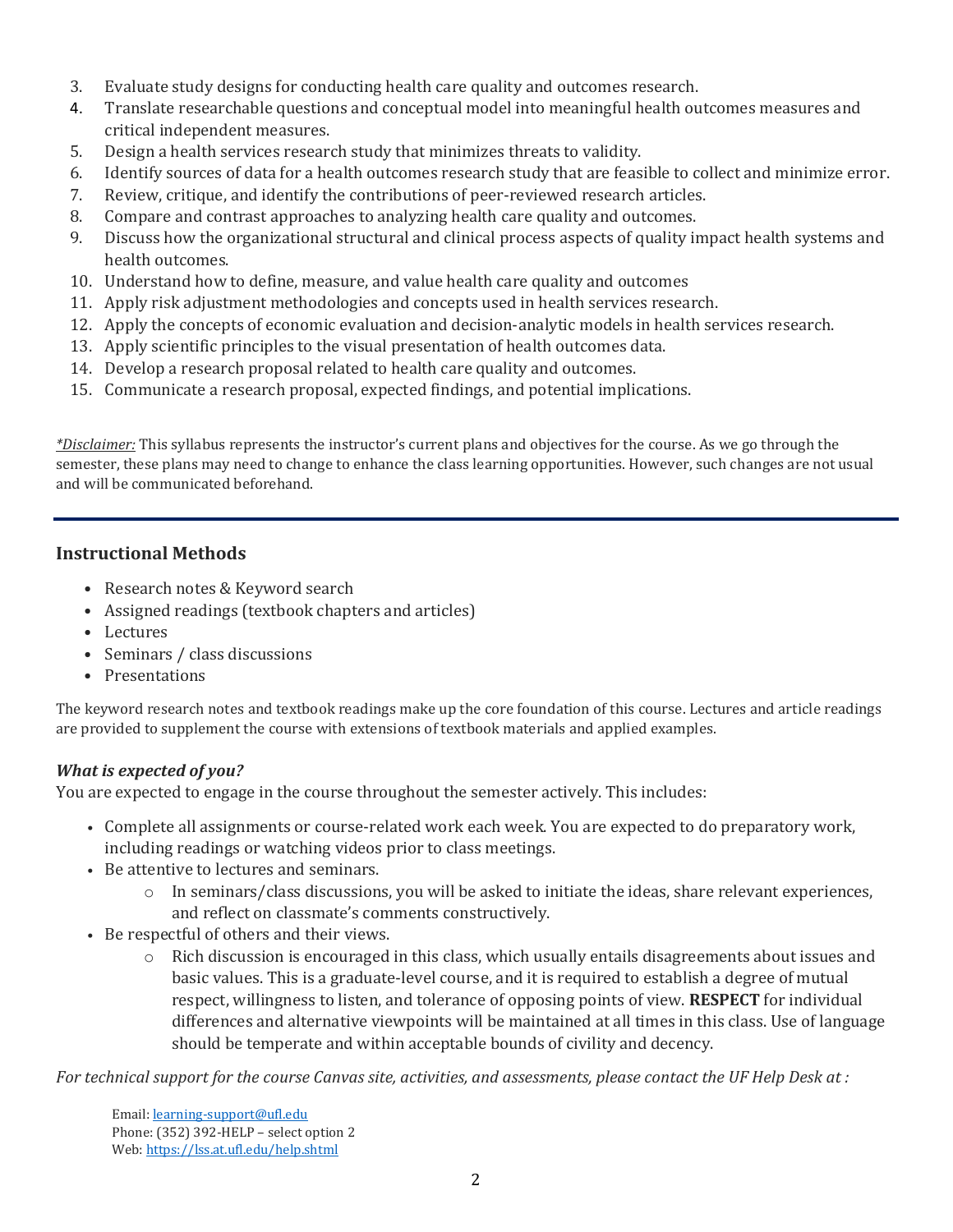# **DESCRIPTION OF COURSE CONTENT**

# **Topical Outline/Course Schedule**

| Week/Date        | <b>Topics</b>                                                                                                                               | <b>Readings / Assignment</b>                                                                                                                                                                                                                                                                                                                                                                                                                                                                                                                                                                                                                                                                                                                                                                                                                                                                                                                                                                                                                                                                                                |
|------------------|---------------------------------------------------------------------------------------------------------------------------------------------|-----------------------------------------------------------------------------------------------------------------------------------------------------------------------------------------------------------------------------------------------------------------------------------------------------------------------------------------------------------------------------------------------------------------------------------------------------------------------------------------------------------------------------------------------------------------------------------------------------------------------------------------------------------------------------------------------------------------------------------------------------------------------------------------------------------------------------------------------------------------------------------------------------------------------------------------------------------------------------------------------------------------------------------------------------------------------------------------------------------------------------|
| Week $1 -$ Jan 6 | • Course Introduction- Syllabus<br>Review<br>• Assign Article<br>Reviewers/Discussants<br>• Foundation of Health Services<br>Research (HSR) | <b>Texts</b><br>· Shi, Chapters 1 & 2                                                                                                                                                                                                                                                                                                                                                                                                                                                                                                                                                                                                                                                                                                                                                                                                                                                                                                                                                                                                                                                                                       |
| Week 2 - Jan 13  | • Quality and Outcomes in HSR<br>• Class Discussions<br>• Discussants<br>1. TBD<br>2. TBD<br>3. TBD                                         | <b>Texts</b><br>• Shi, Chapters 2 & 3<br><b>Readings</b><br>• An excerpt from "Crossing the Quality Chasm." by Institute of<br>Medicine. https://sphweb.bumc.bu.edu/otlt/MPH-<br>Modules/HPM/AmericanHealthCare Quality/IOM Quality reportbrief.pdf<br>[Discussant 1]<br>• Busse, Panteli, Quentin. "An introduction to healthcare quality:<br>defining and explaining its role in health systems"<br>https://www.ncbi.nlm.nih.gov/books/NBK549277/<br>[Discussant 2]<br>• Brook RH, Vaiana ME. Using the Knowledge Base of Health<br>Services Research to Redefine Health Care Systems. J Gen Intern<br>Med. 2015;30(10):1547-1556. doi:10.1007/s11606-015-3298-2<br>[Discussant 3]<br>• Carey MA, Steiner KL, Petri WA Jr (2020) Ten simple rules for<br>reading a scientific paper. PLoS Comput Biol 16(7): e1008032.<br>https://doi.org/10.1371/journal.pcbi.1008032<br>• Keshav, S. How to read a paper. ACM SIGCOMM Computer<br>Communication Review, 2007; 37(3), 83-84.<br>https://web.stanford.edu/class/ee384m/Handouts/HowtoReadPaper.pdf<br>Assignment due<br>• Research notes & Keyword search (Jan 12-Canvas) |
| Week 3 - Jan 20  | • Outcomes Models and Causal<br>Thinking<br>• Class Discussions<br>• Discussants<br>1. TBD<br>2. TBD<br>3. TBD                              | <b>Texts</b><br>· Shi, Chapter 3<br>• Kane & Radosevich, Chapter 2 (optional)<br><b>Readings</b><br>Altman N, Krzywinski M. Points of Significance: Association,<br>$\bullet$<br>correlation and causation. Nat Methods. 2015;12(10):899-900.<br>doi:10.1038/nmeth.3587<br>[Discussant 1]<br>Glass TA, Goodman SN, Hernán MA, Samet JM. Causal inference in<br>public health. Annu Rev Public Health. 2013;34:61-75.                                                                                                                                                                                                                                                                                                                                                                                                                                                                                                                                                                                                                                                                                                        |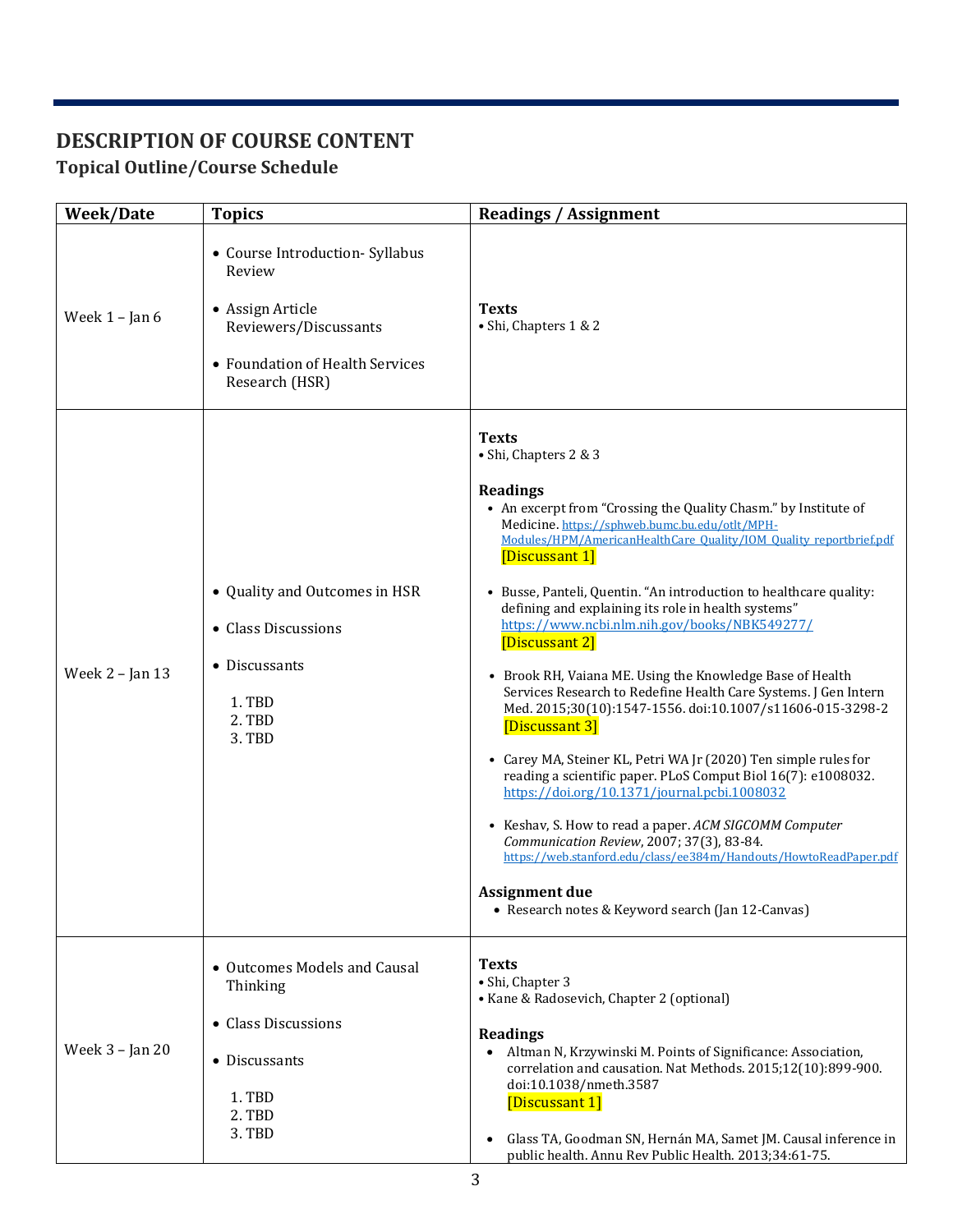|                   |                                                                                                                                                                                                                        | doi:10.1146/annurev-publhealth-031811-124606<br>[Discussant 2]<br>Ryvicker M. A Conceptual Framework for Examining Healthcare<br>$\bullet$<br>Access and Navigation: A Behavioral-Ecological Perspective. Soc<br>Theory Health. 2018;16(3):224-240. doi:10.1057/s41285-017-<br>0053-2<br>[Discussant 3]<br>Freedman ND, Park Y, Abnet CC, Hollenbeck AR, Sinha R.<br>$\bullet$<br>Association of Coffee Drinking with Total and Cause-Specific<br>Mortality. N Engl J Med. 2012;366(20):1891-1904.<br>doi:10.1056/NEJMoa1112010<br>Krumholz HM, Normand SLT, Spertus JA, Shahian DM, Bradley<br>$\bullet$<br>EH. Measuring performance for treating heart attacks and heart<br>failure: The case for outcomes measurement. Health Aff.<br>2007;26(1):75-85. doi:10.1377/hlthaff.26.1.75<br><b>Assignment due</b><br>• Research notes & Keyword search (Jan 19-Canvas)                                                                                                                                                                                                                                                                                                                                                                                  |
|-------------------|------------------------------------------------------------------------------------------------------------------------------------------------------------------------------------------------------------------------|--------------------------------------------------------------------------------------------------------------------------------------------------------------------------------------------------------------------------------------------------------------------------------------------------------------------------------------------------------------------------------------------------------------------------------------------------------------------------------------------------------------------------------------------------------------------------------------------------------------------------------------------------------------------------------------------------------------------------------------------------------------------------------------------------------------------------------------------------------------------------------------------------------------------------------------------------------------------------------------------------------------------------------------------------------------------------------------------------------------------------------------------------------------------------------------------------------------------------------------------------------|
| Week $4$ – Jan 27 | • Health Outcomes Measures I<br>o Health care quality measures<br>$\circ$ Access to care<br>o Health service utilization<br>o Health expenditure<br>• Class Discussions<br>• Discussants<br>1. TBD<br>2. TBD<br>3. TBD | <b>Texts</b><br>• Kane & Radosevich, Chapters 5 & 6 (optional)<br><b>Readings</b><br>• Black N. Patient reported outcome measures could help<br>transform healthcare. BMJ. 2013;346(jan28 1):f167-f167.<br>doi:10.1136/bmj.f167<br>• Mahdavi M, Vissers J, Elkhuizen S, et al. The relationship between<br>context, structure, and processes with outcomes of 6 regional<br>diabetes networks in Europe. PLoS One. 2018;13(2):1-17.<br>doi:10.1371/journal.pone.0192599<br>[Discussant 1]<br>• Andersen RM. Revisiting the Behavioral Model and Access to<br>Medical Care: Does it Matter? J Health Soc Behav. 1995;36(1):1-<br>10. doi:10.2307/2137284<br>[Discussant 2]<br>• Levesque J-F, Harris MF, Russell G. Patient-centred access to<br>health care: conceptualising access at the interface of health<br>systems and populations. Int J Equity Health. 2013;12(1):18.<br>doi:10.1186/1475-9276-12-18<br>[Discussant 3]<br>• Hong YR, Tauscher J, Cardel M. Distrust in health care and<br>cultural factors are associated with uptake of colorectal cancer<br>screening in Hispanic and Asian Americans. Cancer.<br>2018;124(2):335-345. doi:10.1002/cncr.31052<br><b>Assignment due</b><br>• Research notes & Keyword search (Jan 26-Canvas) |
| Week 5 - Feb 3    | • Health Outcomes Measures II<br>o Quality of Life / HRQoL<br>o Satisfaction<br>$\circ$ Health behaviors                                                                                                               | <b>Texts</b><br>• Kane & Radosevich, Chapters 7 & 8 (optional)<br><b>Readings</b><br>· Okunrintemi V, Spatz ES, Di Capua P, et al. Patient-Provider<br>Communication and Health Outcomes Among Individuals With                                                                                                                                                                                                                                                                                                                                                                                                                                                                                                                                                                                                                                                                                                                                                                                                                                                                                                                                                                                                                                        |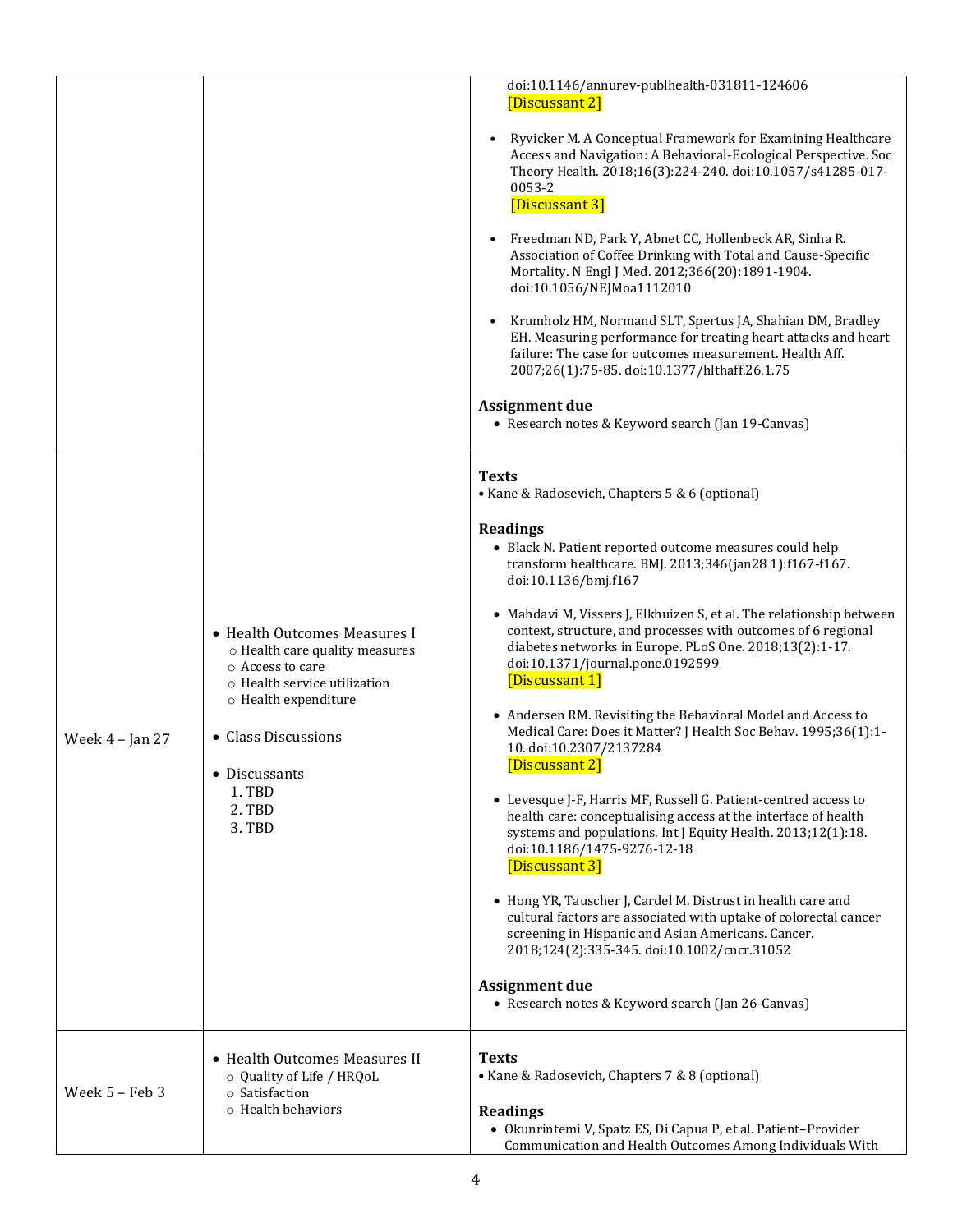|                 | • Class Discussions<br>• Discussants<br>1. TBD<br>2. TBD<br>3. TBD                                         | Atherosclerotic Cardiovascular Disease in the United States. Circ<br>Cardiovasc Qual Outcomes. 2017;10(4):1-8.<br>doi:10.1161/CIRCOUTCOMES.117.003635<br>[Discussant 1]<br>• Nong P, Raj M, Creary M, Kardia SLR, Platt JE. Patient-Reported<br>Experiences of Discrimination in the US Health Care System.<br>JAMA Netw Open. 2020;3(12):e2029650.<br>doi:10.1001/jamanetworkopen.2020.29650<br>[Discussant 2]<br>• Park J, Look KA. Relationship between objective financial burden<br>and the health-Related quality of life and mental health of<br>patients with cancer. J Oncol Pract. 2018;14(2).<br>doi:10.1200/JOP.2017.027136<br>[Discussant 3]<br>· Huckfeldt PJ, Frenier C, Pajewski NM, et al. Associations of<br>Intensive Lifestyle Intervention in Type 2 Diabetes With Health<br>Care Use, Spending, and Disability. JAMA Netw Open.<br>2020;3(11):e2025488.<br>doi:10.1001/jamanetworkopen.2020.25488<br>• Prabhu KL, Cleghorn MC, Elnahas A, et al. Is quality important to<br>our patients? The relationship between surgical outcomes and<br>patient satisfaction. BMJ Qual Saf. 2018;27(1):48-52.<br>doi:10.1136/bmjqs-2017-007071<br><b>Assignment due</b><br>• Research notes & Keyword search (Feb 2-Canvas)<br>• Integrative paper - 1 (Feb 2-Canvas) |
|-----------------|------------------------------------------------------------------------------------------------------------|---------------------------------------------------------------------------------------------------------------------------------------------------------------------------------------------------------------------------------------------------------------------------------------------------------------------------------------------------------------------------------------------------------------------------------------------------------------------------------------------------------------------------------------------------------------------------------------------------------------------------------------------------------------------------------------------------------------------------------------------------------------------------------------------------------------------------------------------------------------------------------------------------------------------------------------------------------------------------------------------------------------------------------------------------------------------------------------------------------------------------------------------------------------------------------------------------------------------------------------------------------------------------------|
| Week 6 - Feb 10 | • HSR Methods<br>• Class Discussions<br>• Discussants<br>1. TBD<br>2. TBD<br>3. TBD<br>• Mini-Lecture: TBD | <b>Texts</b><br>• Shi, Chapters 4, 5, 7 & 9<br><b>Readings</b><br>• Rundell SD, Goode AP, Friedly JL, Jarvik JG, Sullivan SD,<br>Bresnahan BW. Role of Health Services Research in Producing<br>High-Value Rehabilitation Care. Phys Ther. 2015;95(12):1703-<br>1711. doi:10.2522/ptj.20150033<br>[Discussant 1]<br>• Curry LA, Krumholz HM, O'Cathain A, Clark VLP, Cherlin E,<br>Bradley EH. Mixed methods in biomedical and health services<br>research. Circ Cardiovasc Qual Outcomes. 2013;6(1):119-123.<br>doi:10.1161/CIRCOUTCOMES.112.967885<br>[Discussant 2]<br>• Ayorinde AA, Williams I, Mannion R, et al. Publication and related<br>biases in health services research: A systematic review of<br>empirical evidence. BMC Med Res Methodol. 2020;20(1):1-12.<br>doi:10.1186/s12874-020-01010-1<br>[Discussant 3]<br><b>Assignment due</b><br>• Research notes & Keyword search (Feb 9-Canvas)                                                                                                                                                                                                                                                                                                                                                                     |
| Week 7 - Feb 17 | • Mid-term Exam                                                                                            | <b>Texts</b><br>• Kane & Radosevich, Chapter 10 (optional)                                                                                                                                                                                                                                                                                                                                                                                                                                                                                                                                                                                                                                                                                                                                                                                                                                                                                                                                                                                                                                                                                                                                                                                                                      |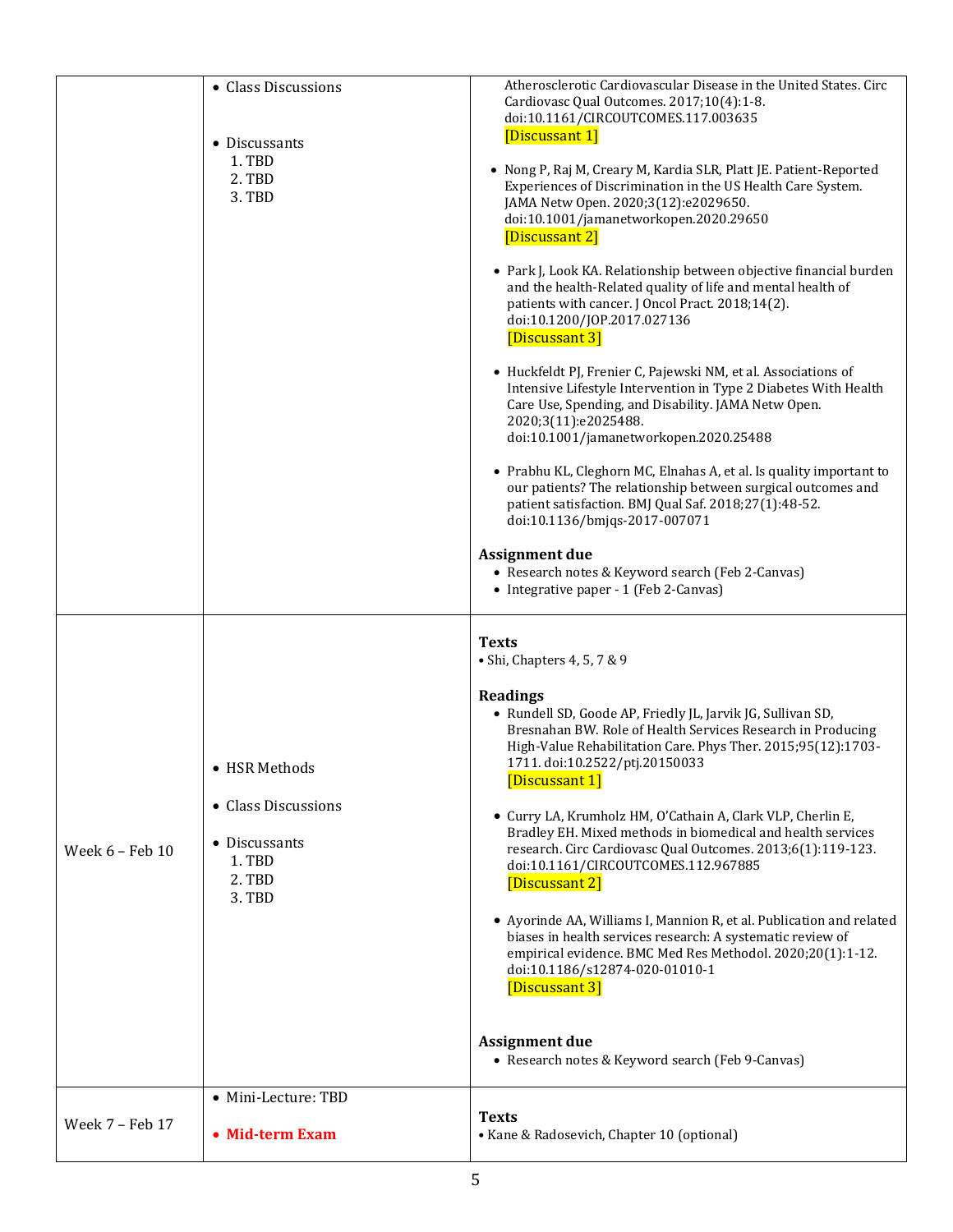|                  |                                                                                                            | <b>Readings</b><br>• Grimes DA, Schulz KF. An overview of clinical research: the lay of<br>the land. Lancet. 2002;359(9300):57-61. doi:10.1016/S0140-<br>6736(02)07283-5<br><b>Assignment due</b><br>• Research notes & Keyword search (Feb 16-Canvas)                                                                                                                                                                                                                                                                                                                                                                                                                                                                                                                                                                                                                                                                                                                                                                                                                         |
|------------------|------------------------------------------------------------------------------------------------------------|--------------------------------------------------------------------------------------------------------------------------------------------------------------------------------------------------------------------------------------------------------------------------------------------------------------------------------------------------------------------------------------------------------------------------------------------------------------------------------------------------------------------------------------------------------------------------------------------------------------------------------------------------------------------------------------------------------------------------------------------------------------------------------------------------------------------------------------------------------------------------------------------------------------------------------------------------------------------------------------------------------------------------------------------------------------------------------|
| Week 8 - Feb 24  | • HSR Study Design / Data Collection<br>• Class Discussions<br>• Discussants<br>1. TBD<br>2. TBD<br>3. TBD | <b>Texts</b><br>· Shi, Chapters 10 & 13<br><b>Readings</b><br>• Patrick DL, Chiang Y. Measurement of Health Outcomes in<br>Treatment Effectiveness Evaluations. Med Care. 2000;38(9<br>SUPPL. 2):II-14-II-25. doi:10.1097/00005650-200009002-00005<br>[Discussant 1]<br>• Ward JB, Gartner DR, Keyes KM, Fliss MD, McClure ES, Robinson<br>WR. How do we assess a racial disparity in health? Distribution,<br>interaction, and interpretation in epidemiological studies. Ann<br>Epidemiol. 2019;29:1-7. doi:10.1016/j.annepidem.2018.09.007<br>[Discussant 2]<br>• Fisher JA, Kalbaugh CA. Challenging assumptions about minority<br>participation in US clinical research. Am J Public Health.<br>2011;101(12):2217-2222. doi:10.2105/AJPH.2011.300279<br>[Discussant 3]<br>• Holzer JK, Ellis L, Merritt MW. Why we need community<br>engagement in medical research. J Investig Med. 2014;62(6):851-<br>855. doi:10.1097/JIM.0000000000000097<br><b>Assignment due</b><br>• Research notes & Keyword search (Feb 23-Canvas)<br>• Concept paper (optional; Feb 25 - Email) |
| Week 9 - Mar 3   | • HSR Analysis I<br>o Overview of HSR analysis<br>• Class Discussions<br>• Research ideas interim review   | <b>Texts</b><br>· Shi, Chapter 14<br><b>Readings</b><br>• De Muth JE. Overview of biostatistics used in clinical research.<br>Am J Heal Pharm. 2009;66(1):70-81. doi:10.2146/ajhp070006<br>• Hartung DM, Touchette D. Overview of clinical research design.<br>Am J Heal Pharm. 2009;66(4):398-408. doi:10.2146/ajhp080300<br><b>Assignment due</b><br>• Research notes & Keyword search (Mar 2-Canvas)                                                                                                                                                                                                                                                                                                                                                                                                                                                                                                                                                                                                                                                                        |
| Week 10 - Mar 10 | No Class - Spring Break                                                                                    |                                                                                                                                                                                                                                                                                                                                                                                                                                                                                                                                                                                                                                                                                                                                                                                                                                                                                                                                                                                                                                                                                |
| Week 11 - Mar 17 | • HSR Analysis II<br>o Economic evaluation<br>o Decision analysis<br>• Class Discussions<br>• Discussants  | <b>Texts</b><br>· Shi, Chapter 9<br>• Meltzer MI. Introduction to health economics for physicians. Lancet.<br>2001;358(9286):993-998. doi:10.1016/S0140-6736(01)06107-4<br>•Higgins AM, Harris AH. Health Economic Methods: Cost-<br>Minimization, Cost-Effectiveness, Cost-Utility, and Cost-Benefit                                                                                                                                                                                                                                                                                                                                                                                                                                                                                                                                                                                                                                                                                                                                                                          |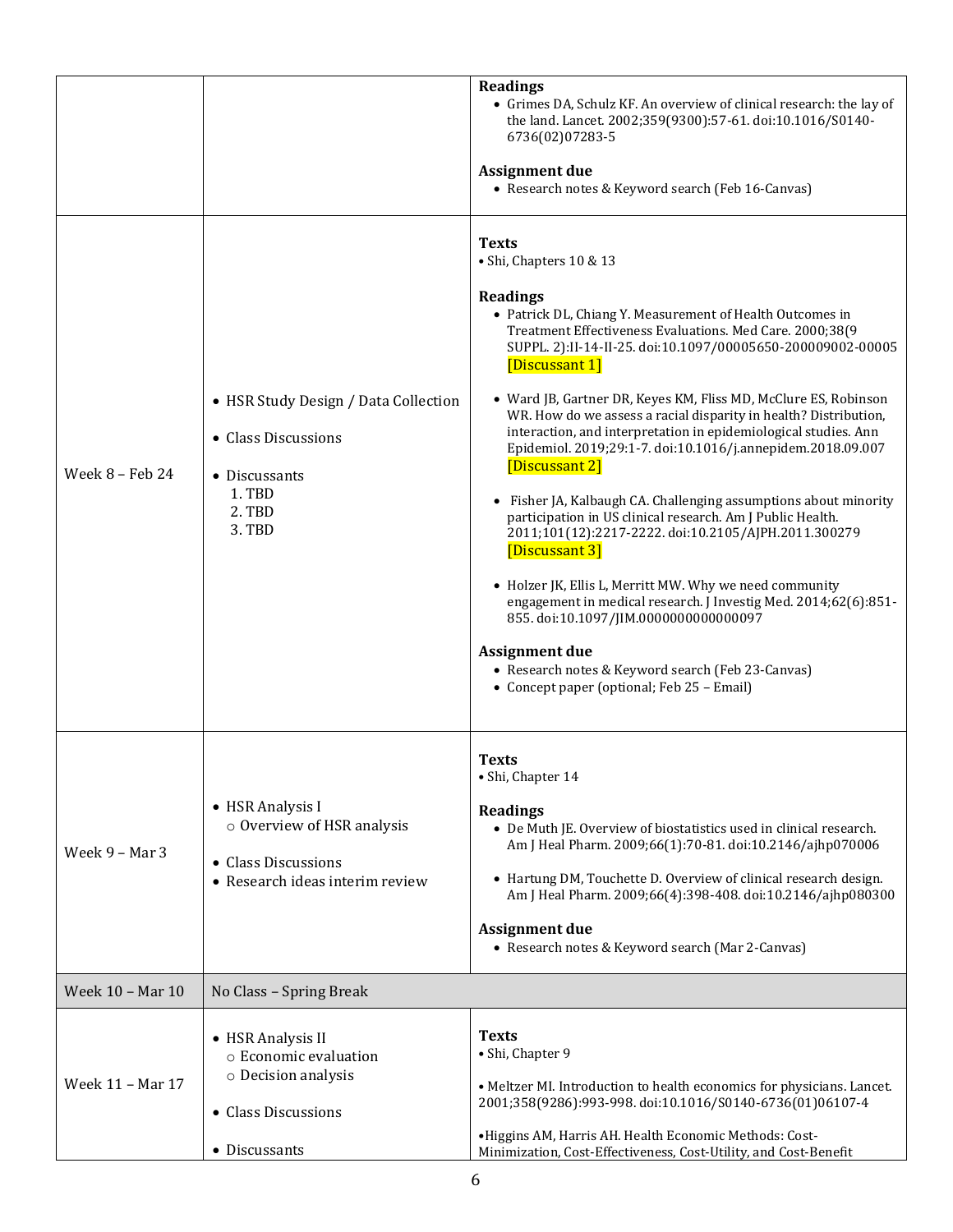|                  | 1. TBD<br>2. TBD                                                                                                                                     | Evaluations. Crit Care Clin. 2012;28(1):11-24.<br>doi:10.1016/j.ccc.2011.10.002                                                                                                                                                                                                                                                                                                                                                                                                                                                                                                                                                                                                                                                                                                                                                                                                                                                                                                                                                                                                                                                                                                                                                                          |
|------------------|------------------------------------------------------------------------------------------------------------------------------------------------------|----------------------------------------------------------------------------------------------------------------------------------------------------------------------------------------------------------------------------------------------------------------------------------------------------------------------------------------------------------------------------------------------------------------------------------------------------------------------------------------------------------------------------------------------------------------------------------------------------------------------------------------------------------------------------------------------------------------------------------------------------------------------------------------------------------------------------------------------------------------------------------------------------------------------------------------------------------------------------------------------------------------------------------------------------------------------------------------------------------------------------------------------------------------------------------------------------------------------------------------------------------|
|                  | 3. TBD                                                                                                                                               | <b>Readings</b><br>• Rabarison KM, Bish CL, Massoudi MS, Giles WH. Economic<br>evaluation enhances public health decision making. Front Public<br>Heal. 2015;3(JUN):1-5. doi:10.3389/fpubh.2015.00164<br>• Chisholm D, Evans DB. Economic evaluation in health: saving<br>money or improving care? J Med Econ. 2007;10(3):325-337.<br>doi:10.3111/13696990701605235<br>[Discussant 1]<br>• Smith L, Atherly A, Campbell J, Flattery N, Coronel S, Krantz M.<br>Cost-effectiveness of a statewide public health intervention to<br>reduce cardiovascular disease risk. BMC Public Health.<br>2019;19(1):1-8. doi:10.1186/s12889-019-7573-8<br>[Discussant 2]<br>• Ozawa S, Portnoy A, Getaneh H, et al. Modeling the economic<br>burden of adult vaccine-preventable diseases in the United<br>States. Health Aff. 2016;35(11):2124-2132.<br>doi:10.1377/hlthaff.2016.0462<br>[Discussant 3]<br>• Hong YR, Huo J, Desai R, Cardel M, Deshmukh AA. Excess Costs<br>and Economic Burden of Obesity-Related Cancers in the United<br>States. Value Heal. 2019;22(12):1378-1386.<br>doi:10.1016/j.jval.2019.07.004<br><b>Assignments due</b><br>• Research notes & Keyword search (Mar 16-Canvas)                                                             |
| Week 12 - Mar 24 | • Risk Adjustments<br>o Sociodemographic factors<br>o Severity and comorbidity<br>• Class Discussions<br>• Discussants<br>1. TBD<br>2. TBD<br>3. TBD | <b>Texts</b><br>• Kane & Radosevich, Chapters 9 & 11 (optional)<br>• An Introduction to Risk Adjustment in Outcomes Research<br>https://www.ispor.org/docs/default-source/publications/value-<br>outcomes-spotlight/may-june-2017/vos-introduction-to-risk-<br>adjustment.pdf?sfvrsn=bbdd2b02 2<br><b>Readings</b><br>• Silverstein M, Hsu HE, Bell A. Addressing Social Determinants to<br>Improve Population Health. JAMA. 2019;322(24):2379.<br>doi:10.1001/jama.2019.18055<br>• Johnston KJ, Wen H, Schootman M, Joynt Maddox KE. Association<br>of Patient Social, Cognitive, and Functional Risk Factors with<br>Preventable Hospitalizations: Implications for Physician Value-<br>Based Payment. J Gen Intern Med. 2019;34(8):1645-1652.<br>doi:10.1007/s11606-019-05009-3<br>[Discussant 1]<br>• Vogel WB, Chen GJ. An introduction to the why and how of risk<br>adjustment. Biostat Epidemiol. 2020;4(1):84-97.<br>doi:10.1080/24709360.2018.1519990<br>[Discussant 2]<br>• Roberts ET, Zaslavsky AM, Barnett ML, Landon BE, Ding L,<br>McWilliams JM. Assessment of the Effect of Adjustment for Patient<br>Characteristics on Hospital Readmission Rates: Implications for<br>Pay for Performance. JAMA Intern Med. 2018;178(11):1498-1507. |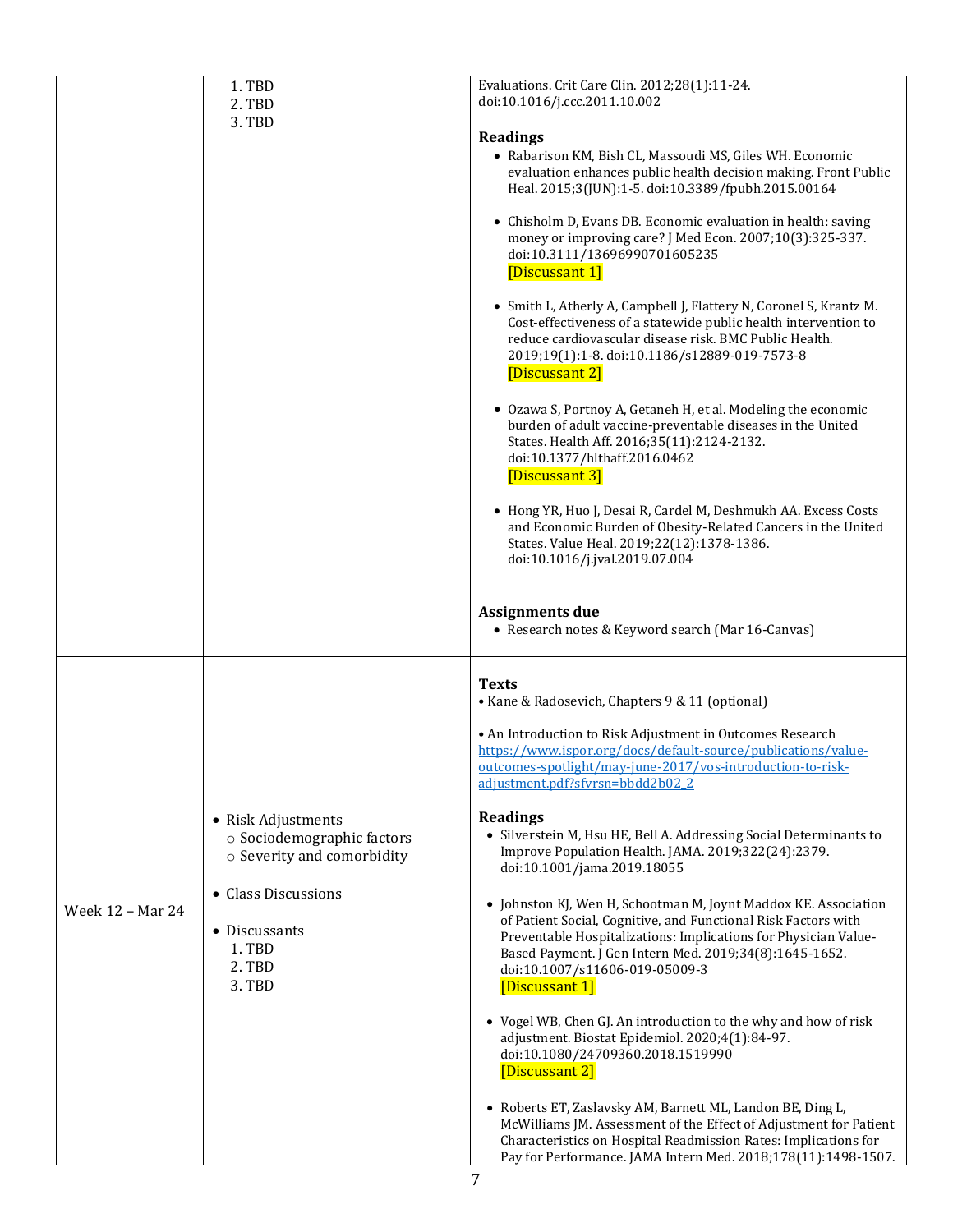|                  |                                                                                                       | doi:10.1001/jamainternmed.2018.4481<br>[Discussant 3]<br>• Brookhart MA, Stürmer T, Glynn RJ, Rassen J, Schneeweiss S.<br>Confounding control in healthcare database research: Challenges<br>and potential approaches. Med Care. 2010;48(6 SUPPL.):114-120.<br>doi:10.1097/MLR.0b013e3181dbebe3<br><b>Assignment due</b><br>• Research notes & Keyword search (Mar 23-Canvas)                                                                                                                                                                                                                                                                                                                                                                                                                                                                                                                                                                                                                                                                                                                                                                                                                                                                                                |
|------------------|-------------------------------------------------------------------------------------------------------|------------------------------------------------------------------------------------------------------------------------------------------------------------------------------------------------------------------------------------------------------------------------------------------------------------------------------------------------------------------------------------------------------------------------------------------------------------------------------------------------------------------------------------------------------------------------------------------------------------------------------------------------------------------------------------------------------------------------------------------------------------------------------------------------------------------------------------------------------------------------------------------------------------------------------------------------------------------------------------------------------------------------------------------------------------------------------------------------------------------------------------------------------------------------------------------------------------------------------------------------------------------------------|
| Week 13 - Mar 31 | • Interpreting and Applying HSR<br>• Class Discussions<br>• Discussants<br>1. TBD<br>2. TBD<br>3. TBD | <b>Texts</b><br>· Shi, Chapters 15<br><b>Readings</b><br>• Lenfant C. Clinical Research to Clinical Practice - Lost in<br>Translation? N Engl J Med. 2003;349(9):868-874.<br>doi:10.1056/nejmsa035507<br>• Long KM, McDermott F, Meadows GN. Being pragmatic about<br>healthcare complexity: Our experiences applying complexity<br>theory and pragmatism to health services research. BMC Med.<br>2018;16(1):1-9. doi:10.1186/s12916-018-1087-6<br>[Discussant 1]<br>• Scutchfield FD, Mays GP, Lurie N. Applying Health Services<br>Research to Public Health Practice: An Emerging Priority. Health<br>Serv Res. 2009;44(5p2):1775-1787. doi:10.1111/j.1475-<br>6773.2009.01007.x<br>[Discussant 2]<br>• Rosen R. Applying Research to Health Care Policy and Practice:<br>Medical and Managerial Views on Effectiveness and the Role of<br>Research. J Health Serv Res Policy. 2000;5(2):103-108.<br>doi:10.1177/135581960000500208<br>[Discussant 3]<br>• Whitener BL, Van Horne V V., Gauthier AK. Health services<br>research tools for public health professionals. Am J Public Health.<br>2005;95(2):204-207. doi:10.2105/AJPH.2003.035030<br><b>Assignment due</b><br>• Research notes & Keyword search (Mar 30-Canvas)<br>• Integrative paper - 2 (Mar 30-Canvas) |
| Week 14 - Apr 7  | <b>Proposal Presentations</b>                                                                         | <b>Peer Evaluations</b><br><b>Assignment due</b><br>• Presentation upload (Apr 6-Canvas)                                                                                                                                                                                                                                                                                                                                                                                                                                                                                                                                                                                                                                                                                                                                                                                                                                                                                                                                                                                                                                                                                                                                                                                     |
| Week 15 - Apr 14 | <b>Proposal Presentations</b>                                                                         | <b>Peer Evaluations</b><br><b>Assignment due</b><br>• Presentation upload (Apr 13-Canvas)                                                                                                                                                                                                                                                                                                                                                                                                                                                                                                                                                                                                                                                                                                                                                                                                                                                                                                                                                                                                                                                                                                                                                                                    |
| Week 16          | No Class-Reading Day                                                                                  | Final proposal Due (Apr 20-Canvas)                                                                                                                                                                                                                                                                                                                                                                                                                                                                                                                                                                                                                                                                                                                                                                                                                                                                                                                                                                                                                                                                                                                                                                                                                                           |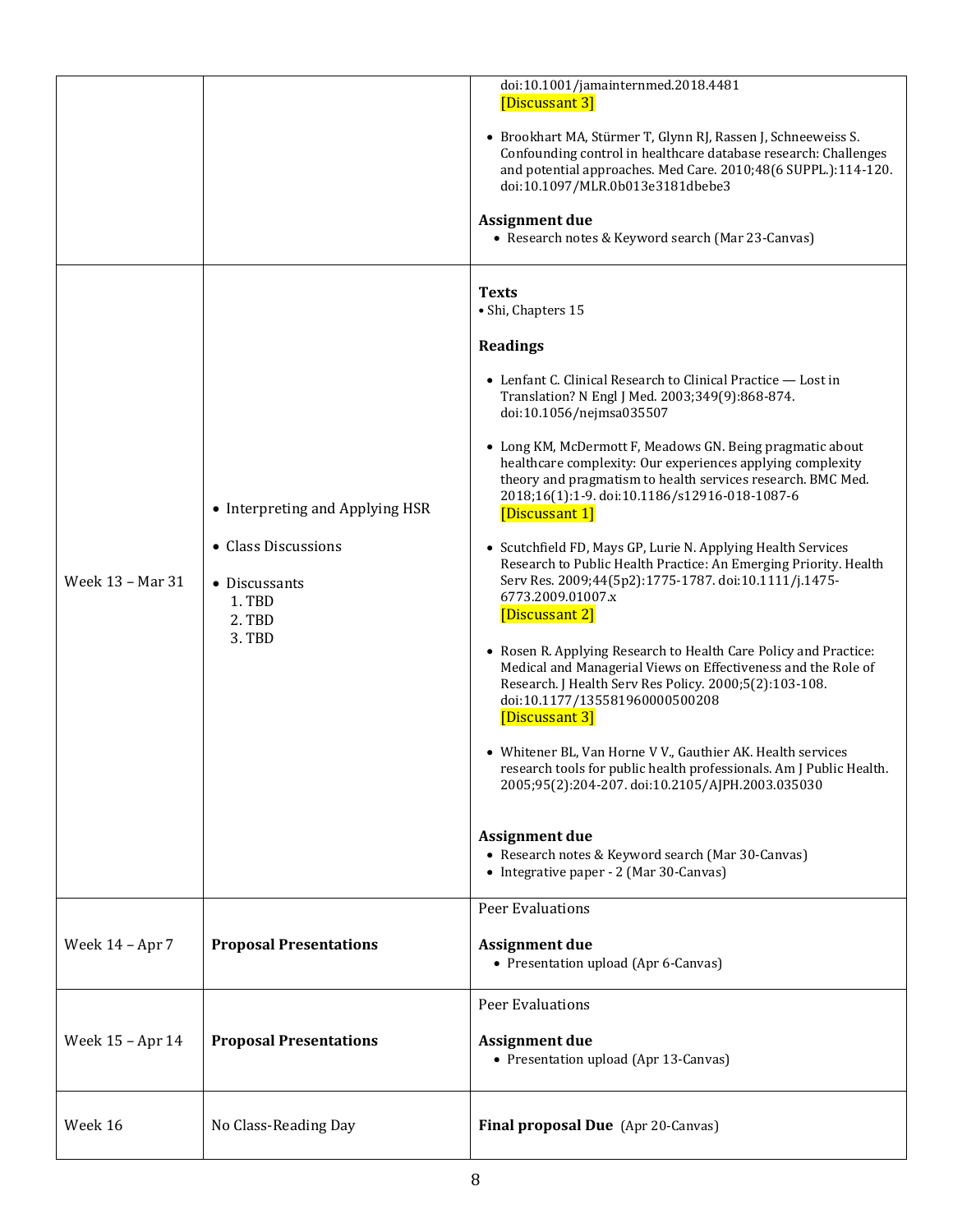| Week 17 | <b>Final Exam</b> | April 26, 2020<br>$7:30$ am $-9:30$ am (Online) |
|---------|-------------------|-------------------------------------------------|
|---------|-------------------|-------------------------------------------------|

# **Course Materials and Technology**

# *Required:*

- Shi, Leiyu. *Health Services Research Methods***.** 3rd ed., Boston: Cengage Learning, 2019. ISBN-13: 978-1133949671 / ISBN-10: 1133949673 *\*I found that an earlier edition of this textbook is acceptable for the course, but students are responsible for checking disparities in the contents and should prepare materials to supplement.*
- National Academy of Medicine. *"The Future of Health Services Research: Advancing Health Systems Research and Practice in the United States"*  [https://www.ncbi.nlm.nih.gov/books/NBK535995/pdf/Bookshelf\\_NBK535995.pdf](https://www.ncbi.nlm.nih.gov/books/NBK535995/pdf/Bookshelf_NBK535995.pdf)
- Other readings and journal articles are assigned and distributed by the instructor. Students are expected to have read all required before class and should be prepared to discuss issues covered.

#### *Recommended/Optional:*

- Kane, R. L. & Radosevich, D. M. *Conducting Health Outcomes Research.* 1st ed., Boston: Jones and Bartlett Publishers. 2010. ISBN-13: 978-0763786779 / ISBN-10: 0763786772
- Spath, Patricia. *Introduction to Healthcare Quality Management.* 3rd ed., Chicago: Health Administration Press, 2018. ISBN-13: 978-1567939859 / ISBN-10: 1567939856
- Institute of Medicine. Committee on Quality of Health Care in America. *"To Err is Human: Building a Safer Health System."* Washington, DC: National Academy Press. 2000 <https://pubmed.ncbi.nlm.nih.gov/25077248/>
- Institute of Medicine. Committee on Quality of Health Care in America. *"Crossing the Quality Chasm."* Washington, DC: National Academy Press. 2001 <https://www.ncbi.nlm.nih.gov/books/NBK222274/>
- Institute of Medicine and Committee on Understanding and Eliminating Racial and Ethnic Disparities in Health Care. *"Unequal Treatment: Confronting Racial and Ethnic Disparities in Health Care."* Washington, DC: National Academy Press. 2002 <https://www.ncbi.nlm.nih.gov/books/NBK220343/>
- Institute of Medicine. Division of Health Care Services. "*Measuring the Quality of Health Care."* Washington, DC: National Academy Press. 1999 <https://www.ncbi.nlm.nih.gov/books/NBK230815>

# **ACADEMIC REQUIREMENT AND GRADING**

# **Assignments**

# **1. Research Notes & Keywords Search (20%)**

With the ever-increasing volume of information available, finding valid and relevant information has become a necessary skill in academics and professional fields. Each week, students will briefly summarize 3 reading articles among the assigned for each week and identify a list of keywords (or key concepts) related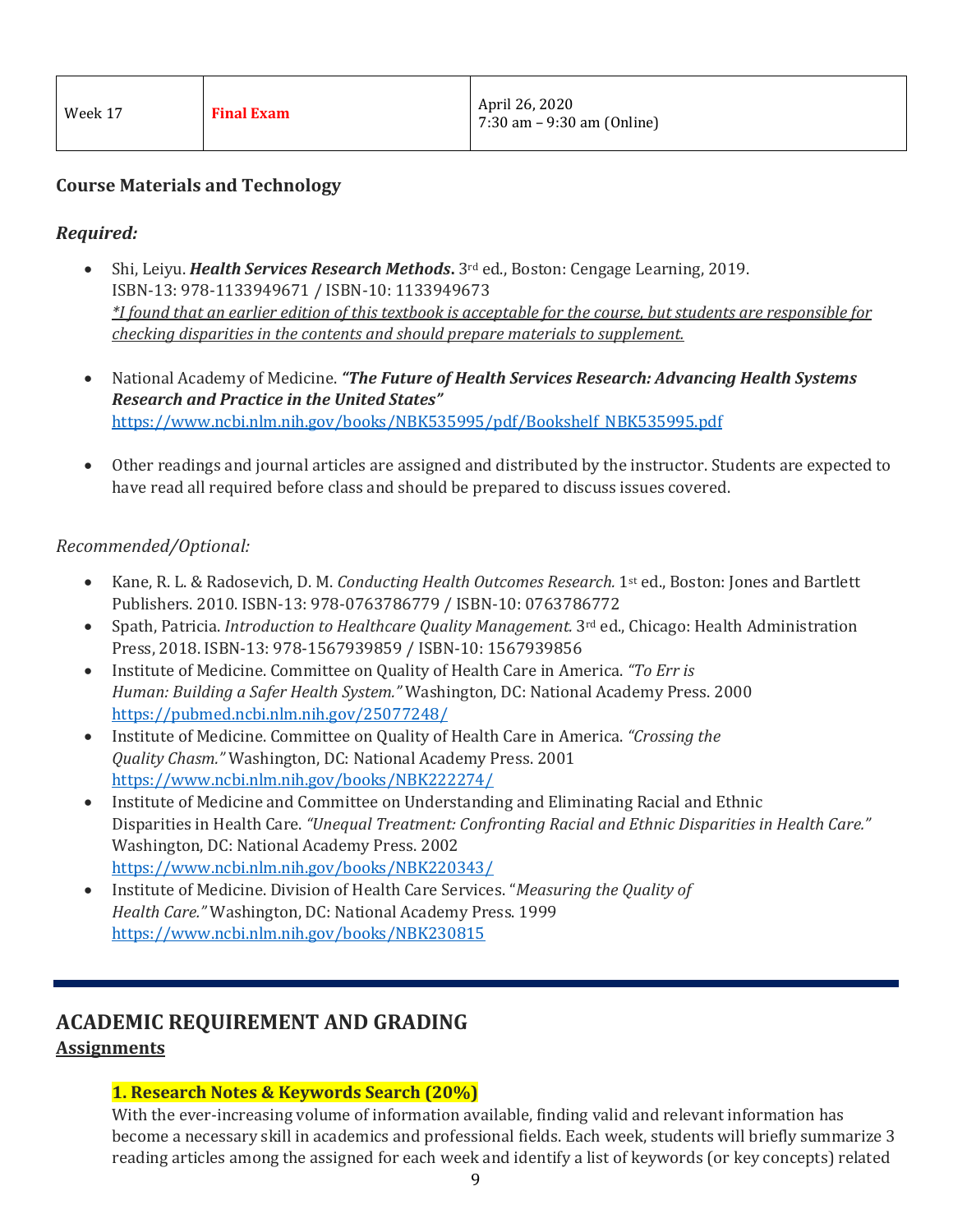to the topic (e.g., implication for public health or health policy). Students will then analyze the keywords using valid sources (including library resources, scientific literature, textbooks, etc.) and write up note summaries including their definitions, the relevance of the topics in health services research or student's own research question, examples (e.g., how it has been defined and used in other studies), and applications (e.g., how it can be applied better or modified if needed). There are no structured format and page limits required; however, it is expected to use academic citation styles where appropriate (e.g., APA or AMA). Students may need to develop or use their own note-taking styles. *No grading criteria exist. As long as students submit their research notes, they will get all points possible in this assignment.* **Due by Midnight every Wednesday**

### **2. Integrative Papers (10%)**

For Week 5 and Week 12, students will prepare and submit integrative papers on the following topics. No weekly research notes are due during these weeks.

- *Quality of Health Care:* students will identify and summarize the measures of quality used or advocated by the National Academy of Medicine (formerly known as the Institute of Medicine), the Agency for Healthcare Research and Quality, the Institute for Healthcare Improvement, and the Centers for Medicare and Medicaid Services. The paper should be about 5-7 pages (1.5 spaced, Arial or Helvetica 11-point font, and 1-inch margins) and discuss the relative strengths and weakness and what you believe is the most significant contribution that each of the measures identified to healthcare. *Do not forget to use appropriate academic citations for references (including in-text and reference list).* **Due by Midnight on Wednesday, February 2, 2021.**
- *Healthcare Outcomes- cost, benefits, and quality of life:* students will critically review the decision-analytic models (often referred to as economic evaluations) used in healthcare: costbenefit analysis, cost-effectiveness, and cost-utility analysis. Then, discuss their respective rationales in how they are used in evaluating health outcomes and how each is related to 'quality'. Students will also identify studies or cases where each model is used, summarize main findings and limitations, and reflect on the relevance of health services research/health policy topics (or implications for decision-makers and clinicians in the healthcare system and health services organizations). The paper should be about  $5-7$  pages (1.5 spaced, Arial or Helvetica 11-point font, and 1-inch margins). Appropriate use of academic citations is required. **Due by Midnight on Wednesday, March 30, 2021.**

#### **3. Seminars/Class Discussions (10%)**

Part of the learning at the graduate level is to develop the ability to conduct a seminar; and a major part of doctoral-level research and teaching involves being able to synthesize, interpret, and critique others' work. In each class, we will have a seminar session led by a couple of discussants (will be assigned at the first meeting). **Discussants should submit their seminar materials (e.g., PPT slides or handouts) by Midnight Wednesday.**

#### *Discussant' responsibilities:*

- 1. Synthesize the assigned readings
- 2. Extracting key concepts/implications from the readings
- 3. Preparing 3-5 in-depth questions for the class to discuss
- 4. Developing 5-10 slides to present in class (any form of handouts if necessary)
- 5. Leading and pacing the in-class discussion

#### Seminar presentation specifications:

The discussants should address the followings in the presentation: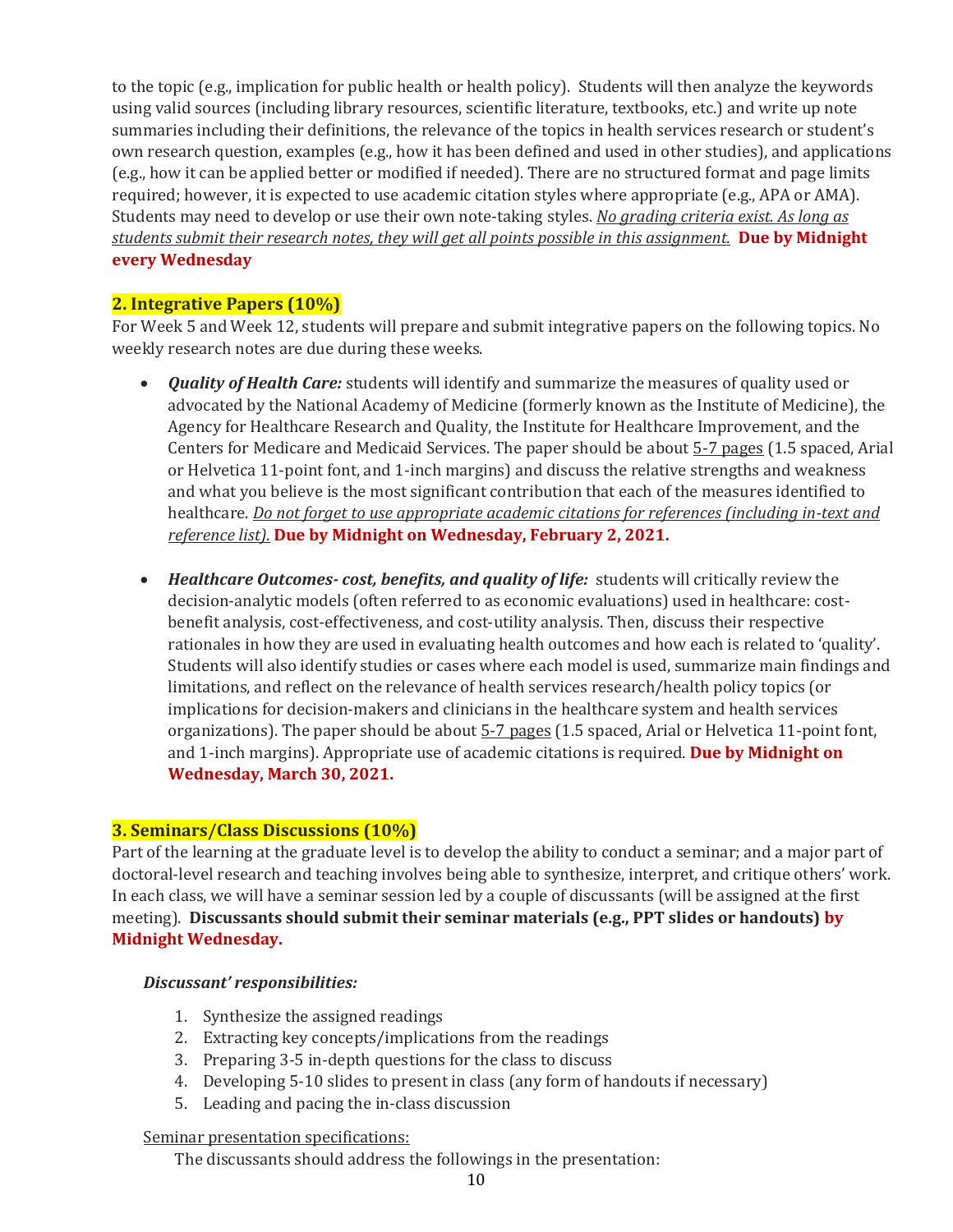- 1) An overview of the topic and background
- 2) What are the research questions? Why is the study (or research question) important?
- 3) What research method/approach used to answer the questions?
- 4) What are the underlying theories, models, or hypotheses? and how they were tested?
- 5) How significant are the results? Do you see any counterintuitive results or similar results in other studies you know of?
- 6) What is the main takeaway from the study? What are the practical (e.g., policy or managerial) or clinical implications? What are the contributions to the literature?
- 7) What are the future research questions to be answered?

A high-quality presentation and discussion should include coverage of the core ideas, a balanced critique (i.e., limitations and contributions), and integrating material from the different readings. The discussants should prompt the class with questions to encourage discussion on issues and relationships between the topics covered and articles. The discussants should develop an in-depth set of presentation materials and discussion notes but also synthesize sufficiently so that all materials are covered in the discussion.

# **4. Participation (5%)**

Students are expected to be actively engaged in the class discussions.

#### **5. Exams (30%)**

Two online exams via Canvas—mid-term and final exams; each worth 15% of final grade—will be taken by the students on the date and time of the exams. Exams will consist of multiple-choice, fill the blank, and short essay/critique questions. The mid-term exam will cover topics discussed in Weeks 1-6 and be completed in class for Week 7 after class. The final exam will cover the contents of the Weeks 7-13 and be completed. **The exams will be open book setting,** and students are allowed to refer to anything they prepare before the exams, including class/research notes, memory aid sheets, textbooks, or other preapproved materials. *However, access to online materials will be prohibited.*

#### **6. Health Care Quality & Outcomes Research Proposal (25%)**

The synthesis of the class is a research proposal relating to the impacts of health policy/public health program/organizational intervention on health care quality and outcomes. **The research proposal is a two-part process. The first part is an oral presentation (10% of final grade), and the second component is the preparation of a substantial and assessed written document (15%).** The final paper should be at least 10-15 pages in length (references not included), 1.5 spaced, Arial or Helvetica 11-point font, and 1-inch margins.

In designing your project, there are 3 basic steps. You will be expected to complete these steps and submit one-page, single spaced, concept paper in Week 8. (Not subject to grading; optional for feedback)

- Step 1. Develop a researchable question and conceptual or operational model.
- Step 2. Develop operational definitions of key variables and data collection (or identify existing data).
- Step 3. Develop an analysis plan that includes sample used for the study and the approach to analyzing the data (including approaches of how to minimize the threats to the validity of your study design).

#### Proposal presentation specification:

Students will prepare and present their research proposal in a seminar format. **The final version of the presentation should be submitted before the presentation day.**

- 1) *Background* 1-5 slides: background on topic and establish the need for your research
- 2) *Purpose*  1 slide: purpose statement and hypothesis(es)
- 3) *Conceptual model* –1-3 slides: visualization of your research (or analytic) approach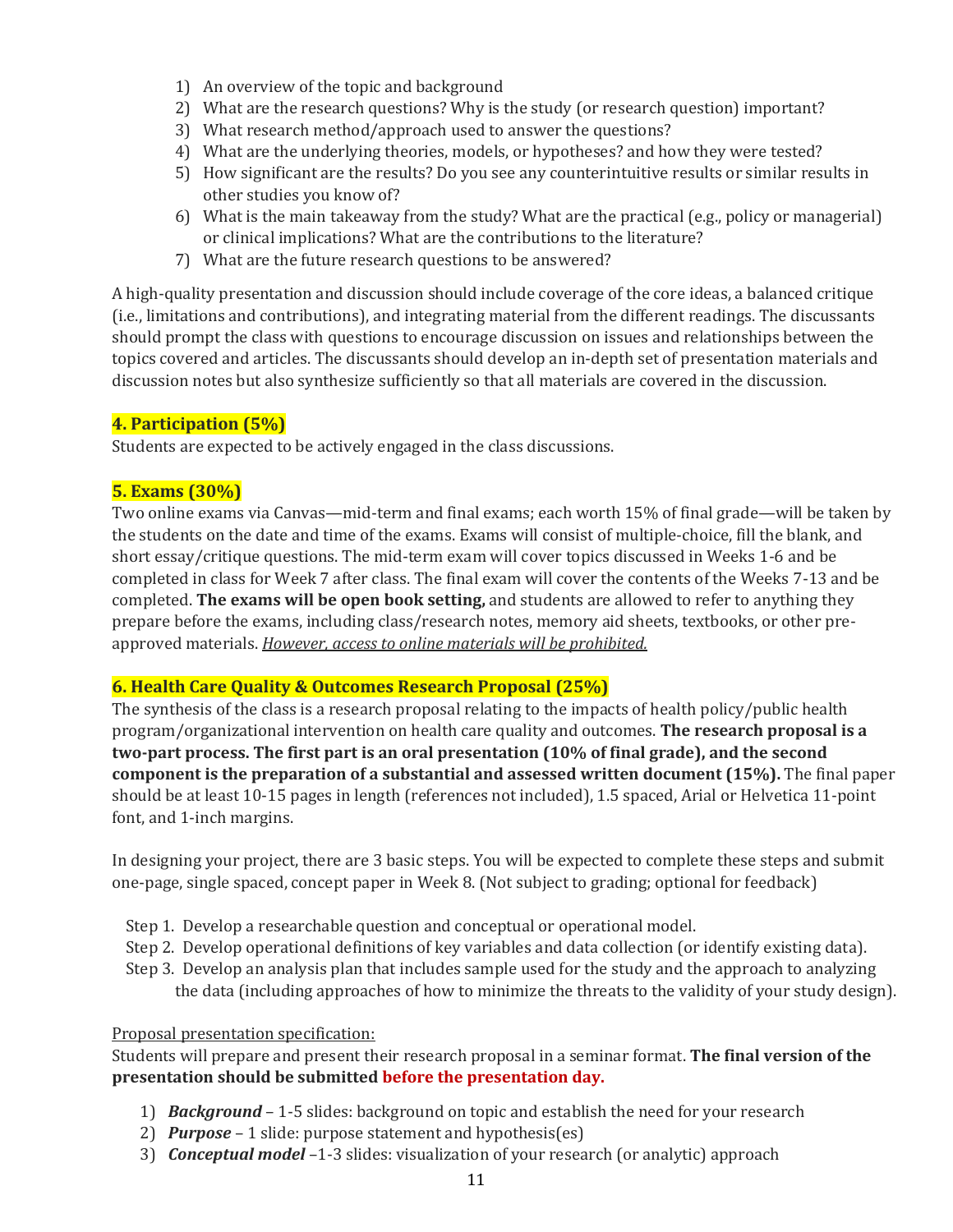- 4) *Methods*  1-5 slides: study design, data collection, key variables, statistical analysis
- 5) *Expected outcomes and implications*  1-3 slides

*\*Presentation peer evaluation sheets will be distributed during each presentation, which accounts for 50% of the grade.* Final proposal specification and evaluation guide:

- 1) *Background for your project* prepare a brief background statement of the outcomes project, explains the importance of the project, and describes the study population (must include at least 10 references).
- 2) *Study questions* develop a well formulated research question and hypothesis(es)
- 3) *Conceptual model* develop a conceptual model that answers the study question
- 4) *Study variables* prepare a list of study variables needed for the project; list the variables in a variables table or data map
- 5) *Description and critique of your primary outcome* describe the primary outcome variable; critically analyzes the primary outcome variable
- 6) *Project design* prepare a study design for the project; identifies threats to internal and external validity; and briefly describe how your design will address anticipated threats to validity
- 7) *Data collection methods* describe the data collection methods (or exiting data) used for the study and explain reasons for selecting these data collection methods over alternative methods
- 8) *Analytic plan* identify comparisons to answer the study question; describe a simple strategy for analyzing your study data
- 9) *Final touch* incorporate all components above and discuss expected outcomes and potential implications.

# **The final proposal must be submitted before Midnight on April 20th.**

# **Gradings**

The final grades will be based on the following criteria:

| <b>Requirements</b>                          | <b>Due Dates</b>           | % of Final Grade |
|----------------------------------------------|----------------------------|------------------|
| Keywords & Research Notes                    | Wednesdays                 | 20%              |
| Integrative Paper 1 - Quality of Health Care | Feb 2                      | 5%               |
| Integrative Paper 2 - Healthcare Outcomes    | Mar 30                     | 5%               |
| Seminars/Class Discussions                   |                            | 10%              |
| Mid-term Exam                                | Feb 17 after class meeting | 15%              |
| Final Exam                                   | Apr 26                     | 15%              |
| Research Proposal-Presentation               | Apr 7 and 14               | 10%              |
| Research Proposal-Final Paper                | Apr 20                     | 15%              |
| Participation                                |                            | 5%               |

Point system used (i.e., how do course point percentage translate into letter grades):

| Percentage<br>Earned | 93-100 | 90-92 | 87-89 | 83-86    | 80-82 | 77-79 | 73-76 | 70-72 | 67-69 | 63-66 | 60-62 | Below<br>60 |
|----------------------|--------|-------|-------|----------|-------|-------|-------|-------|-------|-------|-------|-------------|
| <b>Letter Grade</b>  |        | H.    | $B+$  | $\cdots$ | ◡     | ∪1    | ີ     |       | D+    |       |       |             |

*\*Please be aware that a C- is not an acceptable grade for graduate students. The GPA for graduate students must be 3.0. in all 5000 level courses and above to graduate (this course is 7000 level). A grade of C counts toward a graduate degree only if a sufficient number of credits in courses numbered 5000 or higher have been earned with a B+ or higher*

| <b>Letter Grade</b> | . .  |                    | D+               |      |                         |               |      |                   | ມ≁                     |          |                  |      |
|---------------------|------|--------------------|------------------|------|-------------------------|---------------|------|-------------------|------------------------|----------|------------------|------|
| <b>Grade Points</b> | 4.00 | $\sim$ $-$<br>، ن. | $\Omega$<br>ບ.ບບ | 3.00 | $\sim$ $-$<br>∽<br>2.6. | 22<br>ں ں ، ب | 2.00 | $\sim$ $-$<br>.to | $\sim$ $\sim$<br>ں سند | $1.00\,$ | 0.6 <sub>1</sub> | 0.00 |

*For greater detail on the meaning of letter grades and university policies related to them, see the Registrar's Grade Policy regulations at:<http://catalog.ufl.edu/ugrad/current/regulations/info/grades.aspx>*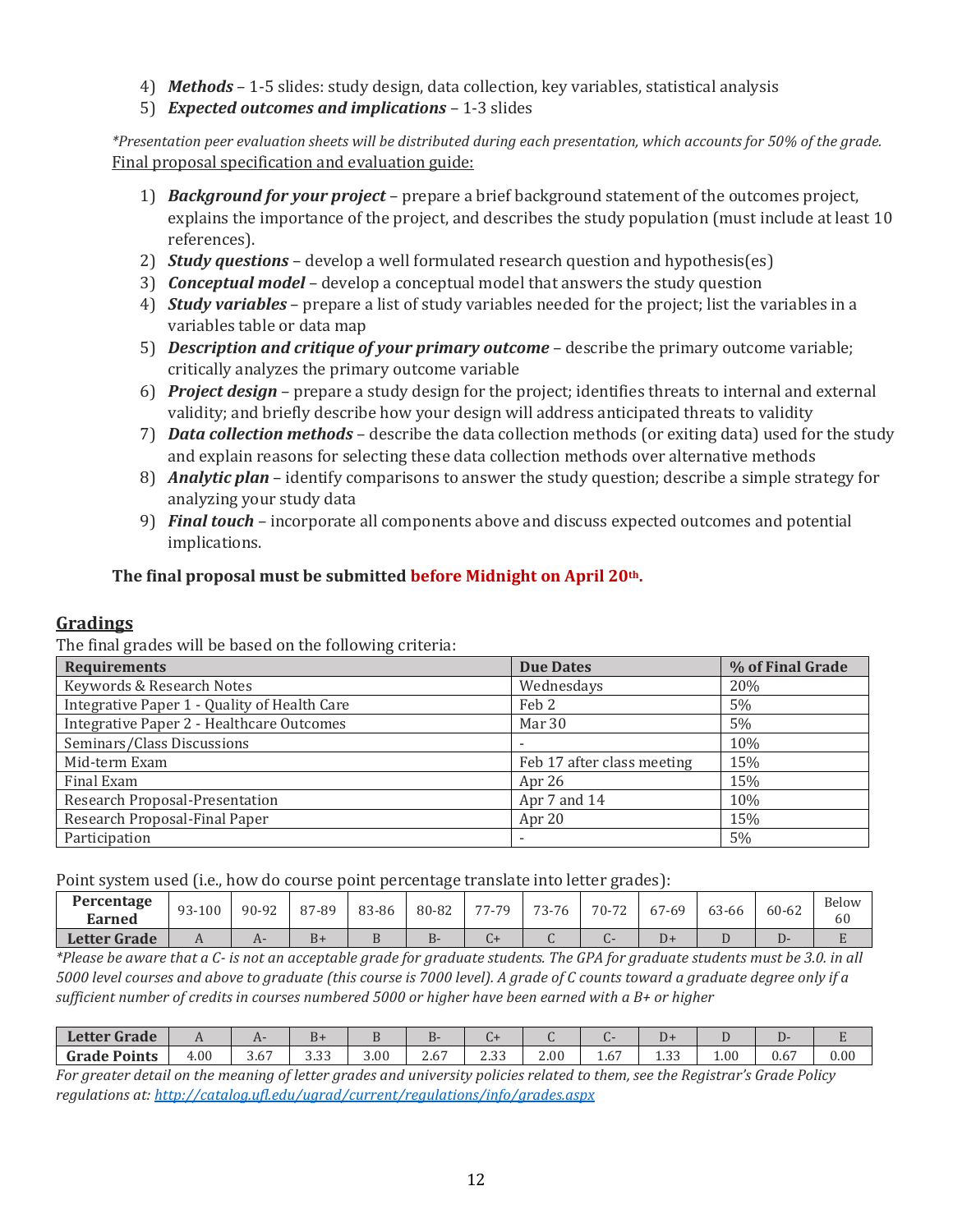# **Exam Policy**

### **Policy Related to Make Up Exams or Other Work**

#### *No late submission is accepted— and there will be no makeup exams except for extreme circumstances with valid evidence. No rounding up for grade increments (e.g., 92.99% is an A-).*

Any requests for make-ups due to technical issues MUST be accompanied by the UF Computing help desk [\(http://helpdesk.ufl.edu/\)](http://helpdesk.ufl.edu/) correspondence. You MUST e-mail the instructor within 24 hours of the technical difficulty if you wish to request a make-up.

#### *Policy Related to Plagiarism*

Plagiarism, as defined in the [UF Student Honor Code,](https://regulations.ufl.edu/wpcontent/uploads/2018/06/4.040-1.pdf) will not be tolerated. Plagiarism detection software (e.g., TurnItIn) and other resources may be used to detect plagiarism. Assignments where the instructor deems that plagiarism has occurred may receive a zero grade, and may be reported to the Dean of Students office as a Student Honor Code violation. Please refer to academic citation manuals (e.g., APA, AMA) on avoiding plagiarism; for more details you can also reference the Purdue Online Writing Lab website [\(https://owl.purdue.edu/owl/purdue\\_owl.html\)](https://owl.purdue.edu/owl/purdue_owl.html).

#### *Policy Related to Required Class Attendance*

Please note all faculty are bound by the UF policy for excused absences. For information regarding the UF Attendance Policy see the Registrar website for additional details: <https://catalog.ufl.edu/ugrad/current/regulations/info/attendance.aspx>

Excused absences must be consistent with university policies in the Graduate Catalog [\(http://gradcatalog.ufl.edu/content.php?catoid=10&navoid=2020#attendance\)](http://gradcatalog.ufl.edu/content.php?catoid=10&navoid=2020#attendance). Additional information can be found here:<https://catalog.ufl.edu/ugrad/current/regulations/info/attendance.aspx>

# **STUDENT EXPECTATIONS, ROLES, AND OPPORTUNITIES FOR INPUT**

#### **Academic Integrity**

Students are expected to act in accordance with the University of Florida policy on academic integrity. As a student at the University of Florida, you have committed yourself to uphold the Honor Code, which includes the following pledge:

#### *"We, the members of the University of Florida community, pledge to hold ourselves and our peers to the highest standards of honesty and integrity."*

You are expected to exhibit behavior consistent with this commitment to the UF academic community, and on all work submitted for credit at the University of Florida, the following pledge is either required or implied:

#### *"On my honor, I have neither given nor received unauthorized aid in doing this assignment."*

It is your individual responsibility to know and comply with all university policies and procedures regarding academic integrity and the Student Honor Code. Violations of the Honor Code at the University of Florida will not be tolerated. Violations will be reported to the Dean of Students Office for consideration of disciplinary action. For additional information regarding Academic Integrity, please see Student Conduct and Honor Code or the Graduate Student Website for additional details:

<https://www.dso.ufl.edu/sccr/process/student-conduct-honor-code/> <http://gradschool.ufl.edu/students/introduction.html>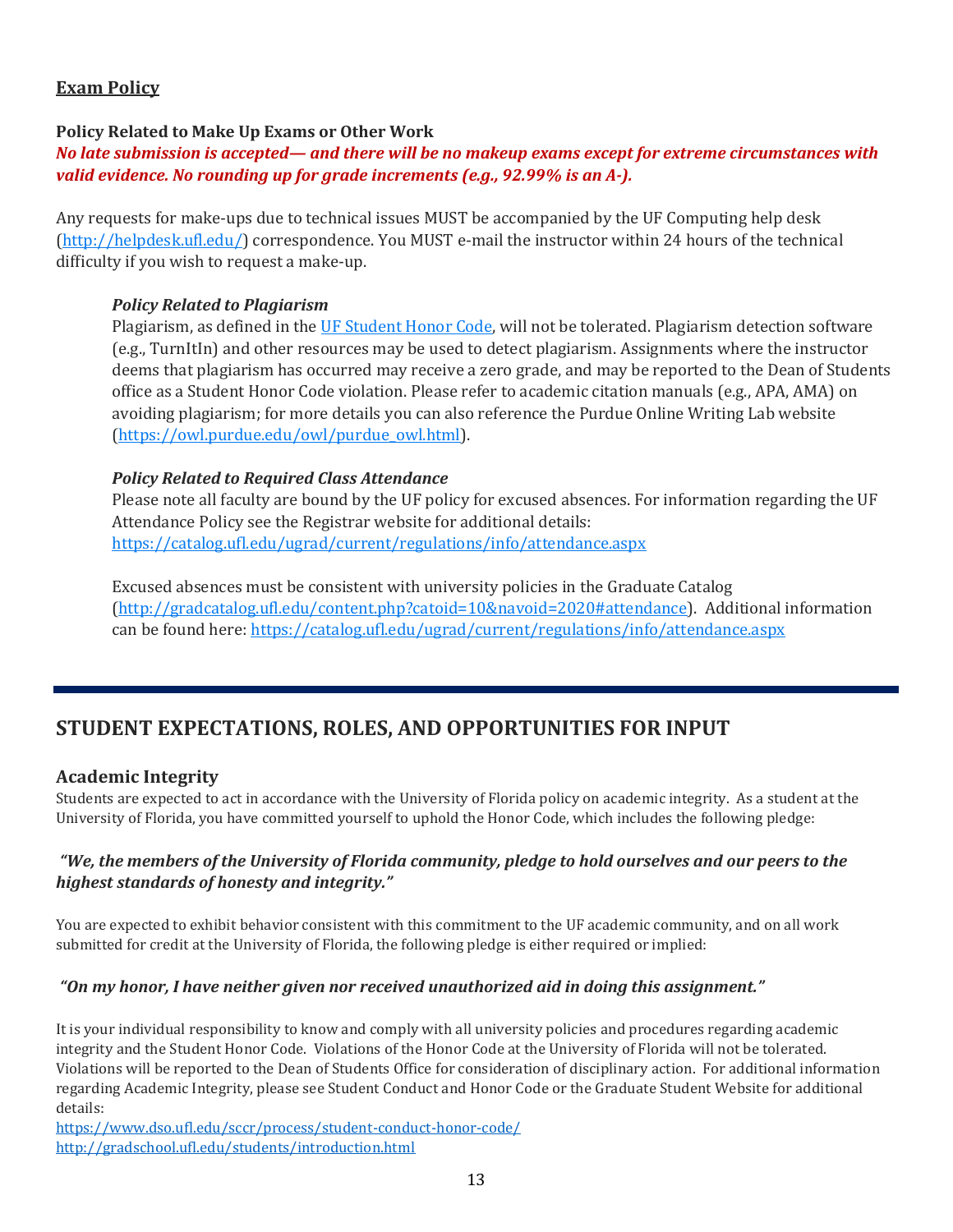#### **Please remember cheating, lying, misrepresentation, or plagiarism in any form is unacceptable and inexcusable behavior.**

# **Online Faculty Course Evaluation Process**

Students are expected to provide professional and respectful feedback on the quality of instruction in this course by completing course evaluations online via GatorEvals. Guidance on how to give feedback in a professional and respectful manner is available at [https://gatorevals.aa.ufl.edu/students/.](https://gatorevals.aa.ufl.edu/students/) Students will be notified when the evaluation period opens, and can complete evaluations through the email they receive from GatorEvals, in their Canvas course menu under GatorEvals, or vi[a https://ufl.bluera.com/ufl/.](https://ufl.bluera.com/ufl/) Summaries of course evaluation results are available to students a[t https://gatorevals.aa.ufl.edu/public-results/.](https://gatorevals.aa.ufl.edu/public-results/)

# **On Campus Face-to-Face**

We will have face-to-face instructional sessions to accomplish the student learning objectives of this course. In response to COVID-19, the following policies and requirements are in place to maintain your learning environment and to enhance the safety of our in-classroom interactions.

- You are required to wear approved face coverings at all times during class and within buildings. Following and enforcing these policies and requirements are all of our responsibility. Failure to do so will lead to a report to the Office of Student Conduct and Conflict Resolution.
- This course has been assigned a physical classroom with enough capacity to maintain physical distancing (6 feet between individuals) requirements. Please utilize designated seats and maintain appropriate spacing between students. Please do not move desks or stations.
- Sanitizing supplies are available in the classroom if you wish to wipe down your desks prior to sitting down and at the end of the class.
- Follow your instructor's guidance on how to enter and exit the classroom. Practice physical distancing to the extent possible when entering and exiting the classroom.
- If you are experiencing COVID-19 symptoms (https://www.cdc.gov/coronavirus/2019-ncov/symptomstesting/symptoms.html), please use the UF Health screening system (https://coronavirus.ufhealth.org/screen-test-protect/covid-19-exposure-and-symptoms-who-do-i-callif/) and follow the instructions on whether you are able to attend class.
- Course materials will be provided to you with an excused absence, and you will be given a reasonable amount of time to make up work (https://catalog.ufl.edu/UGRD/academic-regulations/attendancepolicies/).

# **Policy Related to Guests Attending Class:**

Only registered students are permitted to attend class. However, we recognize that students who are caretakers may face occasional unexpected challenges creating attendance barriers. Therefore, by exception, a department chair or his or her designee (e.g., instructors) may grant a student permission to bring a guest(s) for a total of two class sessions per semester. This is two sessions total across all courses. No further extensions will be granted. Please note that guests are not permitted to attend either cadaver or wet labs. Students are responsible for course material regardless of attendance. For additional information, please review the Classroom Guests of Students policy in its entirety. Link to full policy[: http://facstaff.phhp.ufl.edu/services/resourceguide/getstarted.htm](http://facstaff.phhp.ufl.edu/services/resourceguide/getstarted.htm)

# **SUPPORT SERVICES**

# **Accommodations for Students with Disabilities**

If you require classroom accommodation because of a disability, it is strongly recommended you register with the Dean of Students Office http://www.dso.ufl.edu within the first week of class or as soon as you believe you might